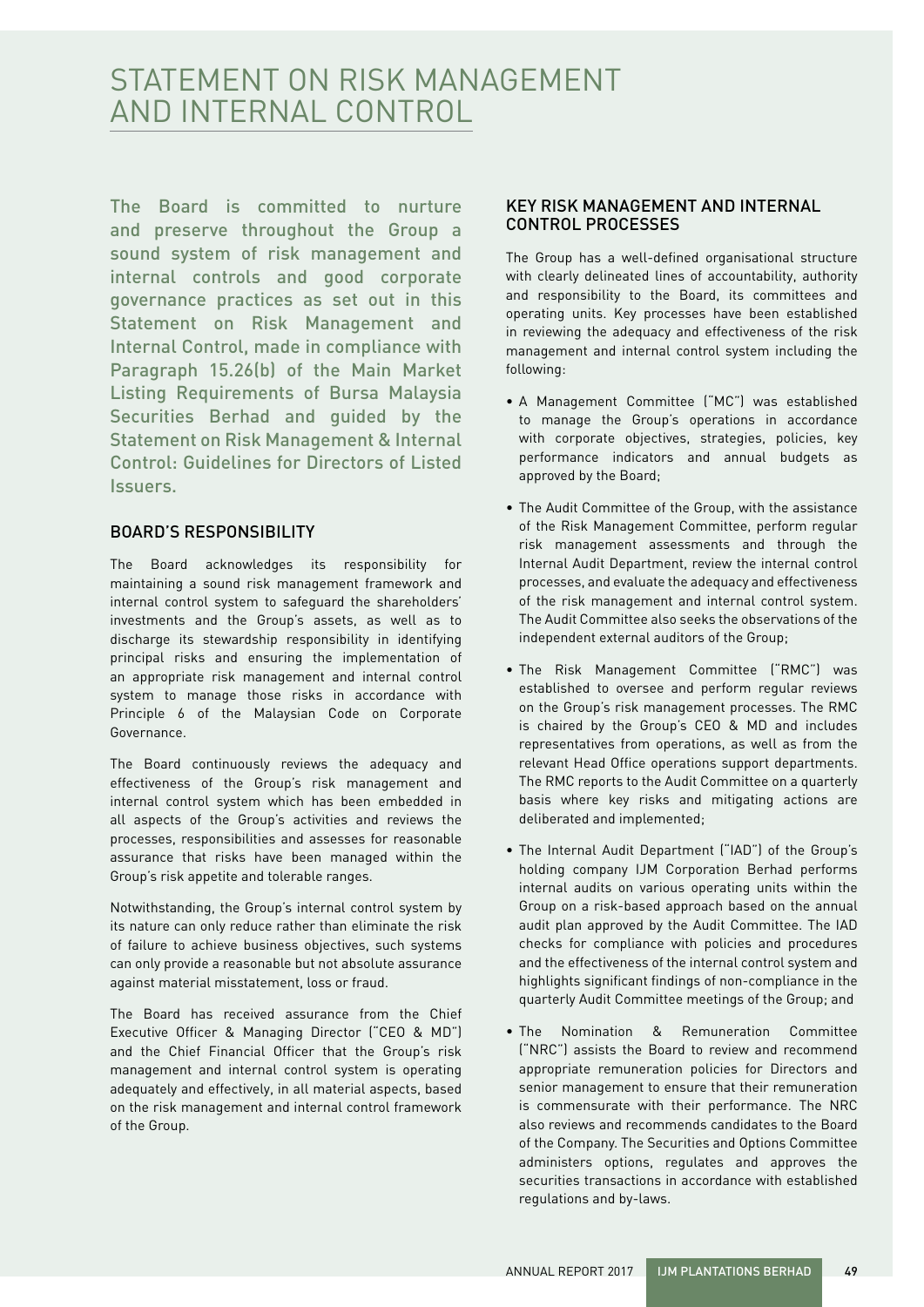## STATEMENT ON RISK MANAGEMENT AND INTERNAL CONTROL

#### Key Elements of the Risk Management and Internal Controls

- Clearly documented standard operating policies and procedures to ensure compliance with internal controls, laws and regulations, which are subjected to regular reviews and improvement, have been communicated to all levels;
- Established guidelines for recruitment, human capital development and performance appraisal to enhance staff competency levels have been disseminated to all employees;
- Clearly defined levels of authority for day-to-day business aspects of the Group covering procurement, payments, investments, acquisition and disposal of assets;
- Top down communication of company values such as the Group's charter, including statements of vision, mission and core values, code of ethics and conduct, corporate disclosure policy as well as avenues for whistle blowing;
- Regular and comprehensive information are conveyed to the Board and its committees covering finance, operations, key performance indicators and other business indicators such as economic and market conditions at their monthly or periodic meetings;
- Annual budgets are prepared to monitor actual versus budgeted and prior period's performance with major variances being reviewed and management actions taken as necessary; and
- Periodic company briefings with analysts are conducted to apprise the shareholders, stakeholders and the general public of the Group's performance whilst promoting transparency and open discussion.

## RISK MANAGEMENT FRAMEWORK

The RMC principally develops, executes and maintains the risk management system to ensure that the Group's corporate objectives and strategies are achieved within the acceptable risk appetite of the Group. Its reviews cover responses to significant risks identified including non-compliance with applicable laws, rules, regulations and guidelines, changes to internal controls and management information systems, and outputs from monitoring processes.

A risk map addressing the risks to the achievement of strategic, financial, operational and other business objectives, using quantitative and qualitative aspects to assess their likelihood and impact, and the controls for assuring the Board that processes put in place continue to operate adequately and effectively, is prepared annually. As the business risk profile changes, new areas are introduced for risk assessment.

The Group's Head Office considers the risks associated with the Group's strategic objectives and overall risk appetite which are not addressed by the operations level. The consolidated risks and the mitigating actions are reported to the RMC before being presented to the Audit Committee on a quarterly basis.

The Group has in place insurance coverage where it is available on economically acceptable terms to minimise related financial impacts.

The Group identified major risk areas of concern and mitigating actions were undertaken within appropriate timeframes. The management of the Group's significant risks identified for the financial year 2017 is outlined below:

- Risk 1: Market Risk Management
- Risk 2: Credit and Liquidity Risk Management
- Risk 3: Operational Risk Management

#### Market Risk Management

Market risks refer to the risks resulting from economic and regulatory conditions and the inherent cyclical nature of the business.

The Group has expanded its operations to Indonesia. The expansion entails added risks given their different operating and economic environments. Nevertheless, the Group continues to monitor the identified market risks whilst it continues to complete its expansion project.



*Pre-Board meeting discussion of Independent Directors*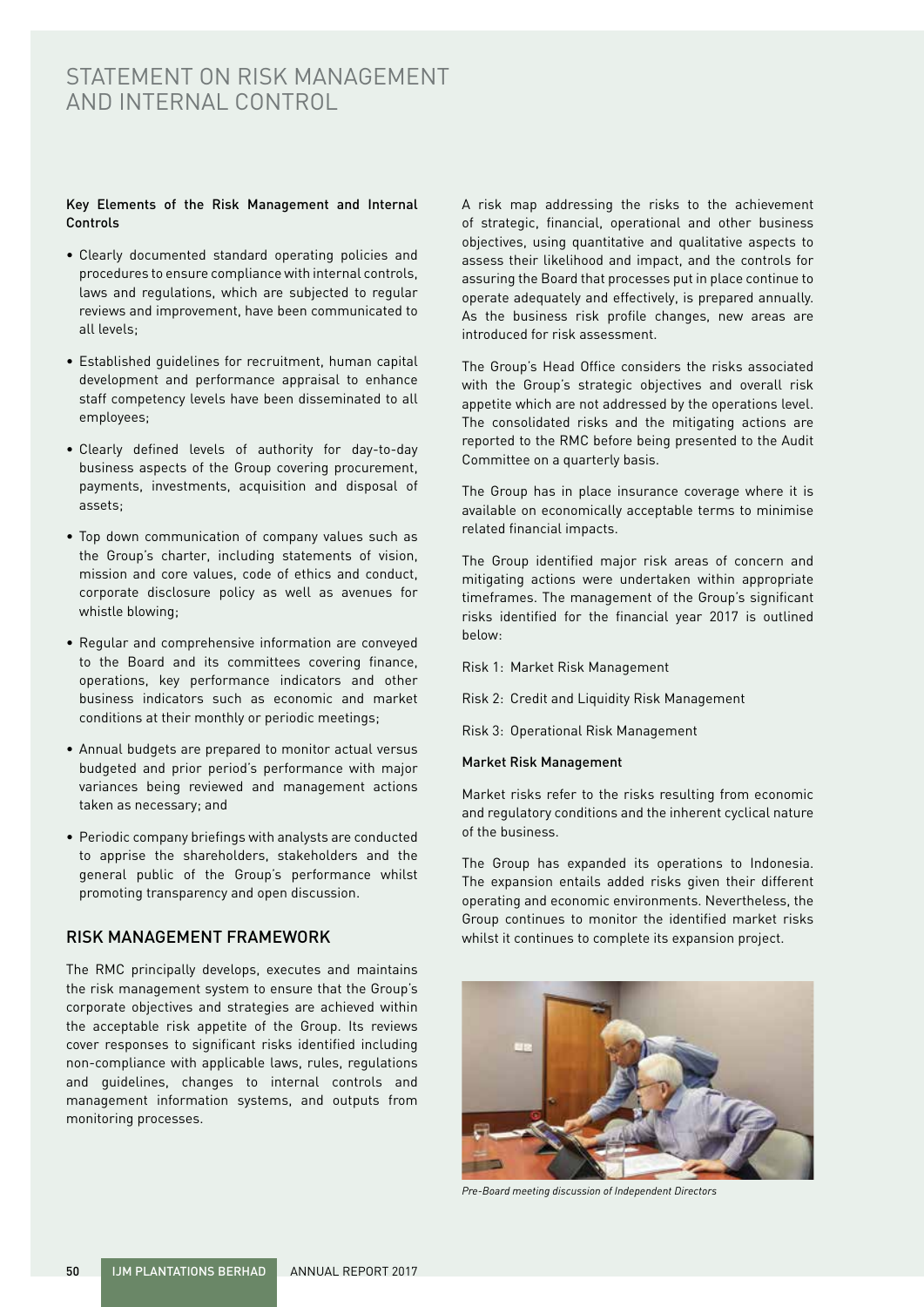#### Commodity risks & foreign exchange exposures

Commodity risk arises from the volatility of commodity prices including currency fluctuations. The Group manages such risk with the following measures:

- Constant monitoring of the commodity prices to determine the appropriate timing to transact sales;
- Selling using the Malaysian Palm Oil Board's average price mechanism;
- Hedging through forward sales or crude palm oil pricing swap arrangements; and
- Close monitoring of pricing trends of major oils and fats.

The Group manages foreign exchange exposures by monitoring their movement and would enter into forward foreign exchange contracts or cross currency swap contracts when there is a need. Borrowings are kept to an acceptable level.

#### Regulatory risks

The Group's businesses are governed by relevant laws, regulations, standards and licenses. The Group manages the regulatory risks with the following measures:

- Be updated with the new requirements by attending seminars, conferences and training programmes organized by experts such as Bursa Malaysia, PricewaterhouseCoopers, etc.;
- Implementing appropriate policies, procedures, guidelines, and contracts management; and
- Maintaining regular communication with the authorities to ensure regulatory compliance at all times.

In addition, the legal department of the Group's holding company provides legal input on compliance with applicable laws and regulations, including on business and operational matters.

#### Credit and Liquidity Risk Management

These risks arise from the inability to recover debts in a timely manner which may adversely affect the Group's profitability, cash flows and funding. The Group minimises such exposures with the following measures:

- Assessing the creditworthiness of potential customers before granting credit limits and periods;
- Close monitoring of collections and overdue debts; and
- Ensuring effective credit utilisation to keep leverage at a comfortable level.

#### Operational Risk Management

Operational risks arise from the execution of a Group's business including risks of inadequate skilled workforce, adverse climatic conditions, systems and equipment failure and overcapacity situations.

#### Inadequate skilled workforce risk

Similar to other companies in the industry, the Group faces a common challenge in the form of inadequate skilled labour due to the difficulty in recruiting skilled workers. To mitigate the risk of slowdown in operations especially harvesting, various measures as follows are being carried out by the Group to attract more skilled workforce:

- Working with the industry fraternity to improve the availability of labour;
- Upgrading the living quarters of guest workers complete with amenities including electricity and water, medical care, crèche, education centres, recreational and sports facilities in phases;
- Entering into partnership with NGOs such as the Humana Child Aid Society Sabah to provide education to the children of guest workers with the intention of retaining the workers; and
- Reviewing the remuneration benefits of workers from time to time to stay competitive